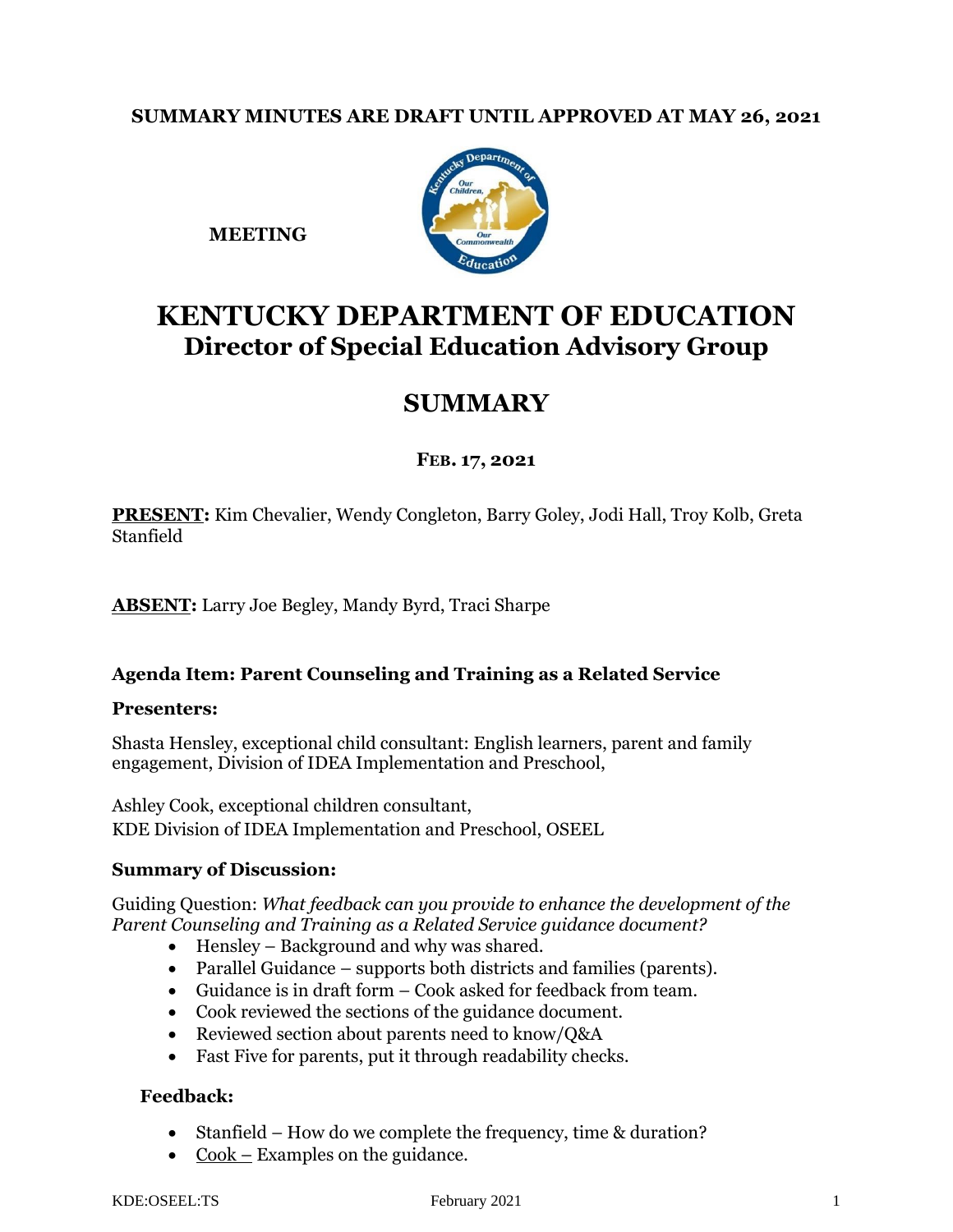- Develop a survey and collect feedback.
- Chevalier What is the implementation time in districts?
- Cook No specific timeline; Kentucky Special Parent Involvement Network (KY-SPIN) wants to do training with parents. Asked for feedback about what screening should look like.
- Veronica Sullivan, Director of the Division of IDEA Implementation and Preschool– Not a requirement, but in our regulations. Heard from the parent group that parents want more communication with schools and support at home. First time KDE is partnering with parent training centers.
- Jodi Hall Can we have access to Slidekick? Kim Chevalier stated: Yes, it will be in the Google folder.
- Troy Hall Why are we paying attention to this regulation now since other states have not made it a priority?
- Veronica How do we support districts to help parents in a home environment? It became relevant during COVID-19. The Admissions and Release Committee (ARC) should have a discussion if there is a need.
- Jodi Hall Districts have done the training for technology for parents over the past year. If it is not a one-time event, how do we document?
- Veronica There is not a valid answer at this time.

# **Follow-up Required:**

How do we document all the services we are giving to parents? What might the National Association of State Directors of Special Education (NASDE) have that we can provide? Nationwide NASDE What can we provide to parents to support the student?

# **Agenda Item: ESSER II Funds and the IDEA: Maintenance of Effort (MoE)**

## **Presenter:**

Chris Thacker, disability administrator, University of Kentucky Human Development Institute

## **Summary of Discussion:**

Guiding Question: *What type of additional guidance is needed to help districts understand how to use Elementary and Secondary School Emergency Relief (ESSER) funds and still meet the MoE requirements of the IDEA?*

Chris Thacker reviewed MOE-this is a critical funding component. Appropriate use of MUNIS, a KDE system, relates to this topic also.

- Additional federal funds available to districts from ESSER II and Governor's Emergency Education Relief (GEER) II
- Caution from OSEEL: cannot reduce funds and supplant with ESSER II and GEER II2 funds.
- Recommended to meet with the superintendent and finance director to ensure you are meeting the MoE requirements.
- Does not supplant General Fund support for special education and related services if it results in a failure to meet the IDEA's MORE requirements.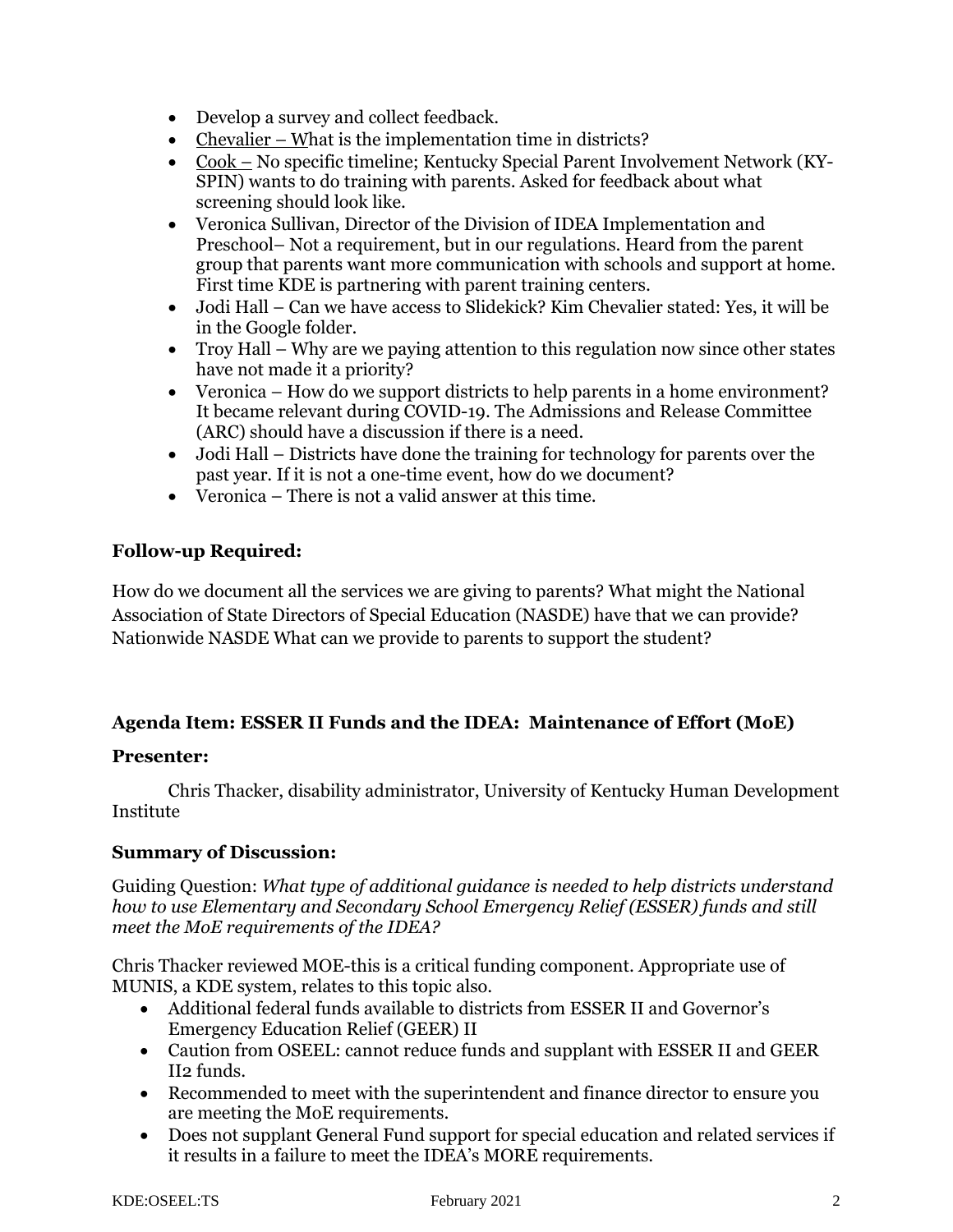• Must use state funds to meet MoE before using ESSER funds.

# **Agenda Item: Retention of Students with Individualized Education Programs (IEPs)**

#### **Presenters:**

**GRETTA HYLTON,** KDE a**SSOCIATE** c**OMMISSIONER**, OSEEL; **DAVID WICKERSHAM**, Policy Advisor and Legislative Liaison, OSEEL **Summary of Discussion:**

Guiding Question: *What type of additional guidance or resources are needed to fully clarify the February 8, 2021 COVID-19 Considerations for Schools document change in KDE's guidance about retention decisions for students with IEPs? Are any areas in this guidance not clear?*

• Hylton – Guidance was amended, uploaded and released.

## **Agenda Item: Submitted Questions and Answers**

#### **Presenter: OSEEL staff**

#### **Summary of Discussion:**

- 1. Free Appropriate Public Education (FAPE) (not made available to homeschool and private school plans).
	- a. Words of caution to state directors, the Office of Special Education Programs (OSEP) has emphasized documenting everything you have done.
	- b. Ensure parents have informed consent about relinquishing FAPE.
	- c. The U.S. Department of Education is revising guidance. Public comment closed Jan. 23. No clarification has been received.
- 2. IDEA Section 611: Chris Thacker –SEEK does not look at child count. A slight increase in funding is possible; however, the increase in funding will most likely be very minimal to districts.
	- a. SEEK Add-on Dec. 20: child count went down (5-20 only).
	- b. Congelton State preschool funding?
		- i. Veronica Sullivan– There have not been any changes to the funding formula for preschool.
- 3. Compensatory Education Services
	- a. Sylvia Starkey, Director of the Division of IDEA Monitoring and Results– OSEEL has not collected compensatory education data through monitoring system
	- b. There are many ways to address compensatory education.
		- i. Assess need & type for each individual student and not take a full district approach.
	- c. OSEEL and DIMR are working on creating additional guidance in the form of a Q&A for Admission and Release Committees – KDE.
		- i. Sylvia Districts will appreciate that document.